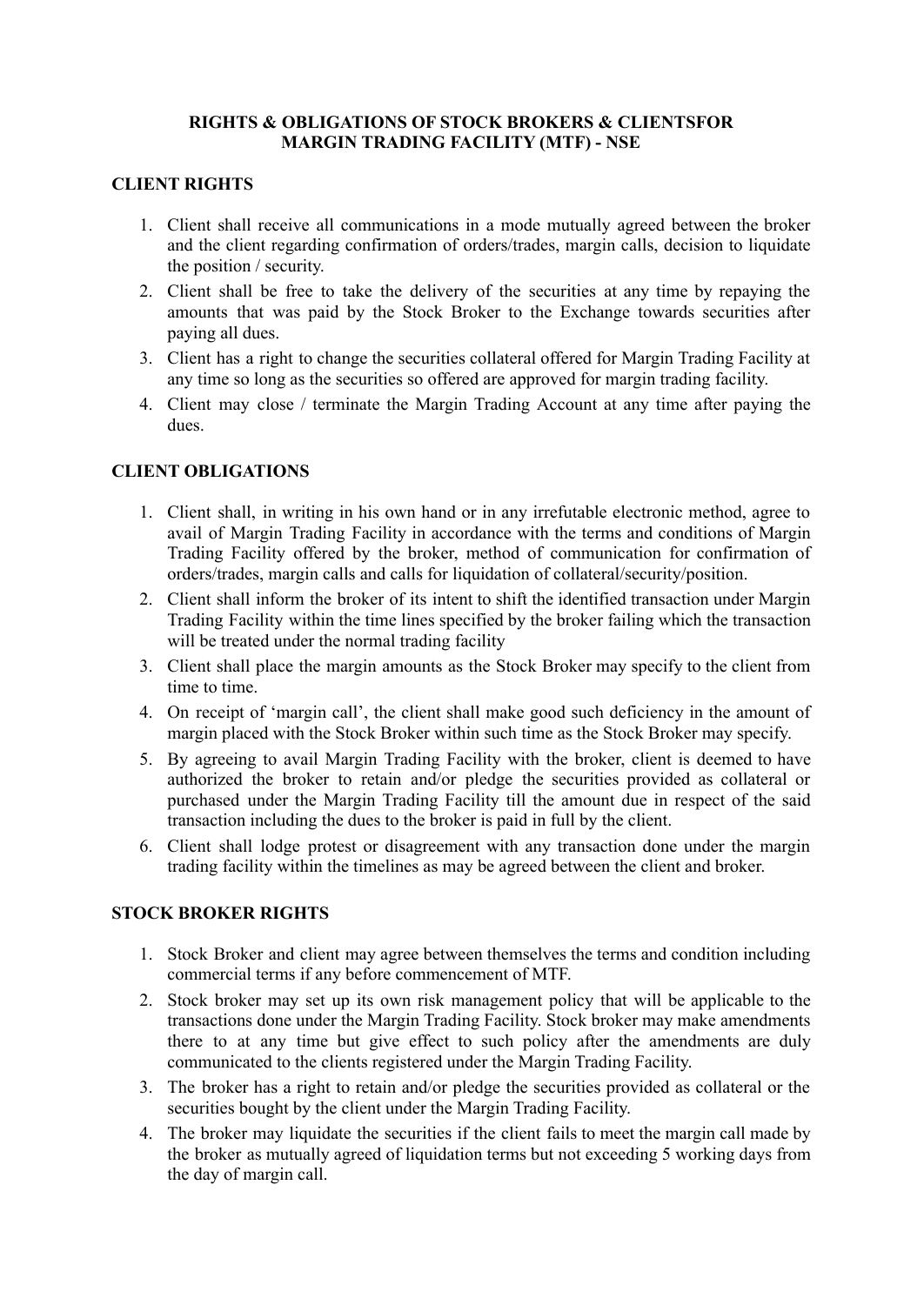#### **STOCK BROKER OBLIGATIONS**

- 1. Stock broker shall agree with the client the terms and condition before extending Margin Trading Facility to such client. However, for clients who already have existing trading relationship and want to avail of Margin Trading Facility, stock broker may take consent in writing in his own hand or in any irrefutable electronic method after stock broker has communicated the terms and conditions of Margin Trading Facility to such existing clients.
- 2. The terms and conditions of Margin Trading Facility shall be identified separately, in a distinct section if given as a part of account opening agreement.
- 3. The mode of communication of order confirmation, margin calls or liquidation of position/security shall be as agreed between the broker and the client and shall be in writing in his own hand or in any irrefutable electronic method. Stock broker shall prescribe and communicate its margin policies on haircuts/ VAR margins subject to minimum requirements specified by SEBI and exchanges from time to time.
- 4. The Stock Broker shall monitor and review on a continuous basis the client's positions with regard to MTF. It is desirable that appropriate alert mechanism is set up through which clients are alerted on possible breach of margin requirements.
- 5. Any transaction to be considered for exposure to MTF shall be determined as per the policy of the broker provided that such determination shall happen not later than  $T + 1$ day.
- 6. If the transaction is entered under margin trading account, there will not be any further confirmation that it is margin trading transaction other than contract note.
- 7. In case the determination happens after the issuance of contract, the broker shall issue appropriate records to communicate to Client the change in status of transaction from Normal to Margin trading and should include information like the original contract number and the margin statement and the changed data.
- 8. The Stock Broker shall make a 'margin call' requiring the client to place such margin; any such call shall clearly indicate the additional/deficient margin to be made good.
- 9. Time period for liquidation of position/security shall be in accordance declared policy of the broker as applicable to all MTF clients consistently. However, the same should not be later than 5 working (trading) days from the day of 'margin call'. If securities are liquidated, the contract note issued for such margin call related transactions shall carry an asterisk or identifier that the transaction has arisen out of margin call.
- 10. The daily margin statements sent by broker to the client shall identify the margin/collateral for Margin Trading separately.
- 11. Margin Trading Accounts where there was no transactions for 90 days shall be settled immediately.
- 12. The stocks deposited as collateral with the stock broker for availing margin trading facility (Collaterals) and the stocks purchased under the margin trading facility (Funded stocks) shall be identifiable separately and there shall not be any comingling for the purpose of computing funding amount;
- 13. Stock Broker shall close/terminate the account of the client forthwith upon receipt of such request from the client subject to the condition that the client has paid dues under Margin Trading Facility.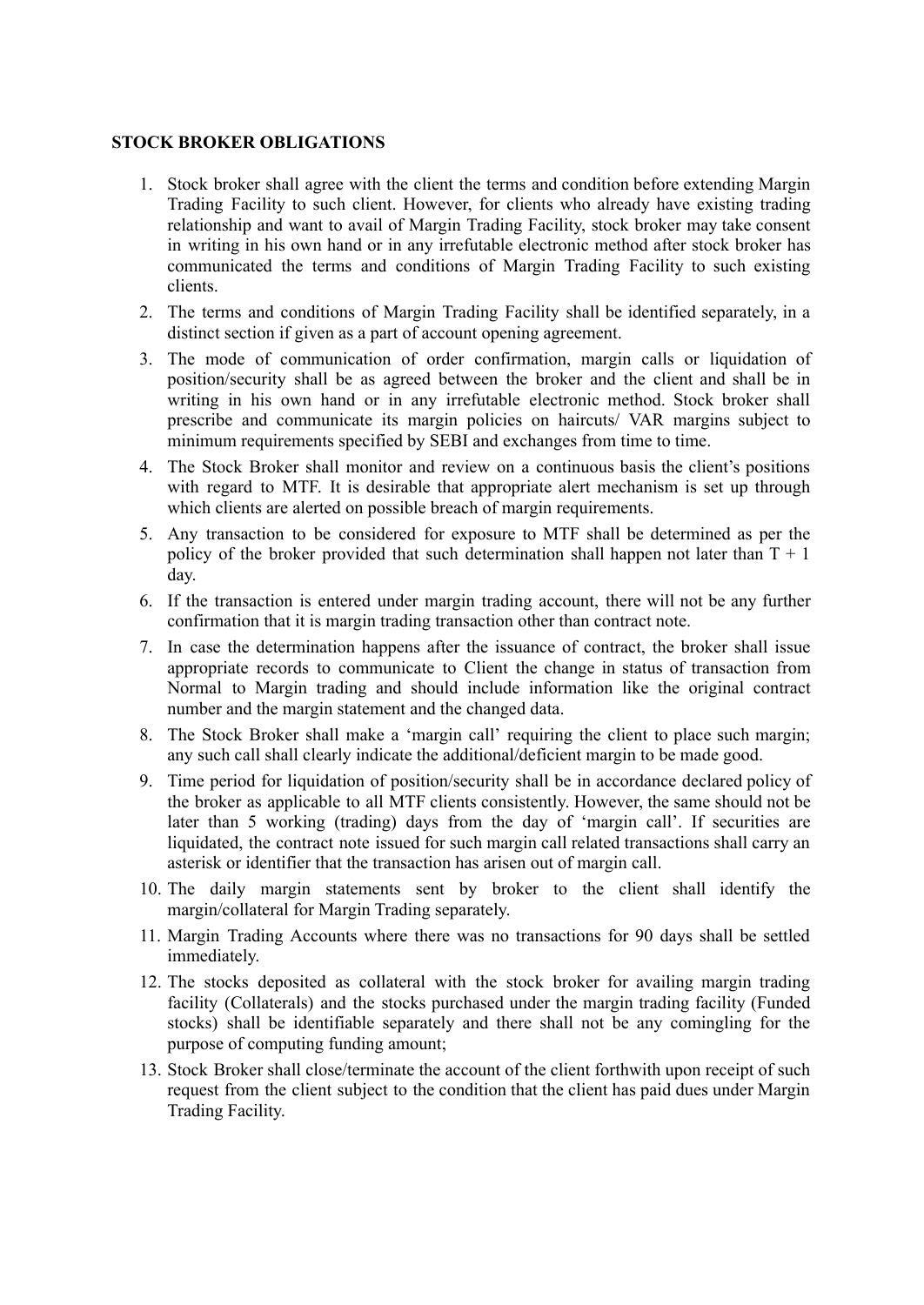#### **TERMINATION OF RELATIONSHIP**

- 1. The margin trading arrangement between the stock broker and the client shall be terminated; if the Stock Exchange, for any reason, withdraws the margin trading facility provided to the Stock Broker or the Stock Broker surrenders the facility or the Stock Broker ceases to be a member of the stock exchange.
- 2. The MTF facility may be withdrawn by the broker, in the event of client committing any breach of any terms or conditions therein or at anytime after due intimation to client allowing such time to liquidate the MTF position as per the agreed liquidation terms without assigning any reason. Similarly, client may opt to terminate the margin trading facility in the event of broker committing any breach of any terms or conditions therein or for any other reason.
- 3. In the event of termination of this arrangement, the client shall forthwith settle the dues of the Stock Broker. The Stock Broker shall be entitled to immediately adjust the Margin Amount against the dues of the client, and the client hereby authorizes the Stock Broker to make such adjustment.
- 4. After such adjustment, if any further amount is due from the client to the Stock Broker, the client shall settle the same forthwith. Upon full settlement of all the dues of the client to the Stock Broker, the Stock Broker shall release the balance amount to the client.
- 5. If the client opts to terminate the margin trading facility, broker shall forthwith return to the client all the collaterals provided and funded securities retained on payment of all the dues by clients.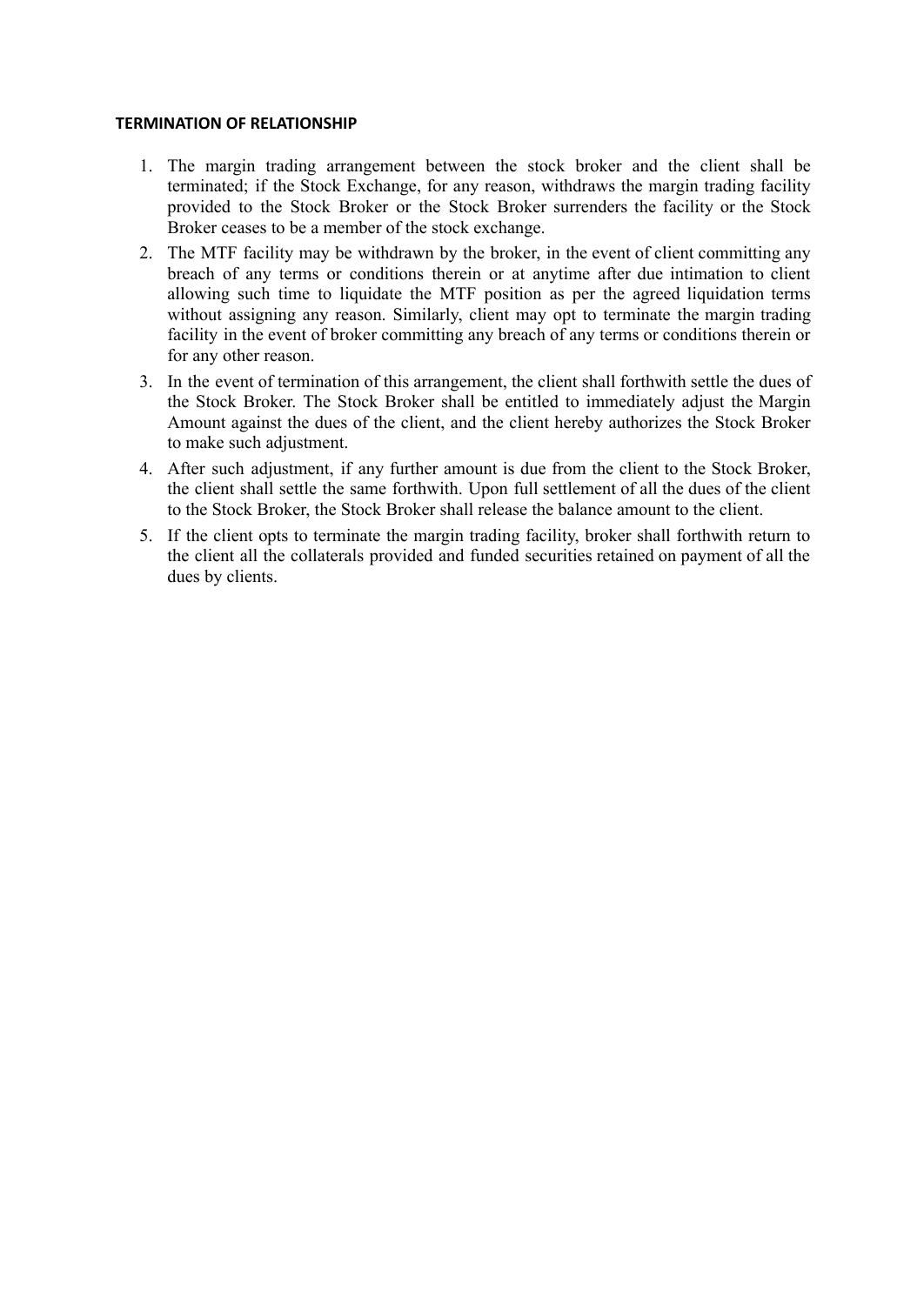## **RIGHTS AND OBLIGATIONS RELATING TO MARGIN TRADING FACILITY PROVIDED BY STOCK BROKER/ TRADING MEMBERTO CLIENTS - BSE**

- 1. Stock Broker/ Trading Member is eligible to provide Margin Trading Facility (MTF) in accordance with SEBI& Exchange Guidelines as specified from time to time.
- 2. Stock Broker/ Trading Member desirous of extending MTF to their clients is required to obtain prior permission of BSE. Stock Broker/ Trading Member may note that BSE has the right to withdraw the permission at anytime.
- 3. Stock Broker/ Trading Member shall extend the MTF to the client, on such terms and conditions as specified by the Stock Exchange / SEBI from time to time. Stock Broker/ Trading Member and the client shall abide by the requirements of the margin trading framework, including rights and obligations, as prescribed by Stock Exchange/ SEBI/ Stock Broker/ Trading Member.
- 4. Stock Broker/ Trading Member shall intimate all the terms and conditions, including maximum allowable exposure, specific stock exposures etc., as well as the rights and obligations to the client desirous of availing MTF.
- 5. Stock Broker/ Trading Member may, at its sole and absolute discretion, increase the limit of initial and/or maintenance margin, from time to time. The Client shall abide by such revision, and where there is an upward revision of such margin amount, he agrees to make up the shortfall within such time as the Stock Broker/ Trading Member may permit. It may however, be noted that the initial/ maintenance margins shall never be lower than that prescribed by Stock Exchange/ SEBI.
- 6. Stock Broker/ Trading Member shall provide MTF only in respect of such shares, as may be permitted by Stock Exchange/ SEBI.
- 7. Stock Broker/ Trading Member shall liquidate the securities and other collateral, if the client fails to meet the margin call to comply with the margin requirement as specified by Stock Exchange/ SEBI/ Stock Broker/ Trading Member. In this regard, Stock Broker/ Trading Member shall also list down situations/ conditions in the which the securities may be liquidated (Stock Broker/ Trading Member to list down situations/ conditions):
- 8. Stock Broker/ Trading Member shall not use the funds of one client to provide MTF to another client, even if the same is authorized by the first client.
- 9. The stocks deposited as collateral with the Stock Broker/ Trading Member for availing margin trading facility (Collaterals) and the stocks purchased under the margin trading facility (Funded stocks) shall be identifiable separately and no comingling shall be permitted for the purpose of computing funding amount
- 10. IPF shall not be available for transactions done on the Stock Exchange, through MTF, in case of any losses suffered in connection with the MTF availed by the client.

The rights and obligations prescribed hereinabove shall be read in conjunction with the rights and obligations as prescribed under SEBI circular no. CIR/ MIRSD/ 16/ 2011 dated August 22, 2011.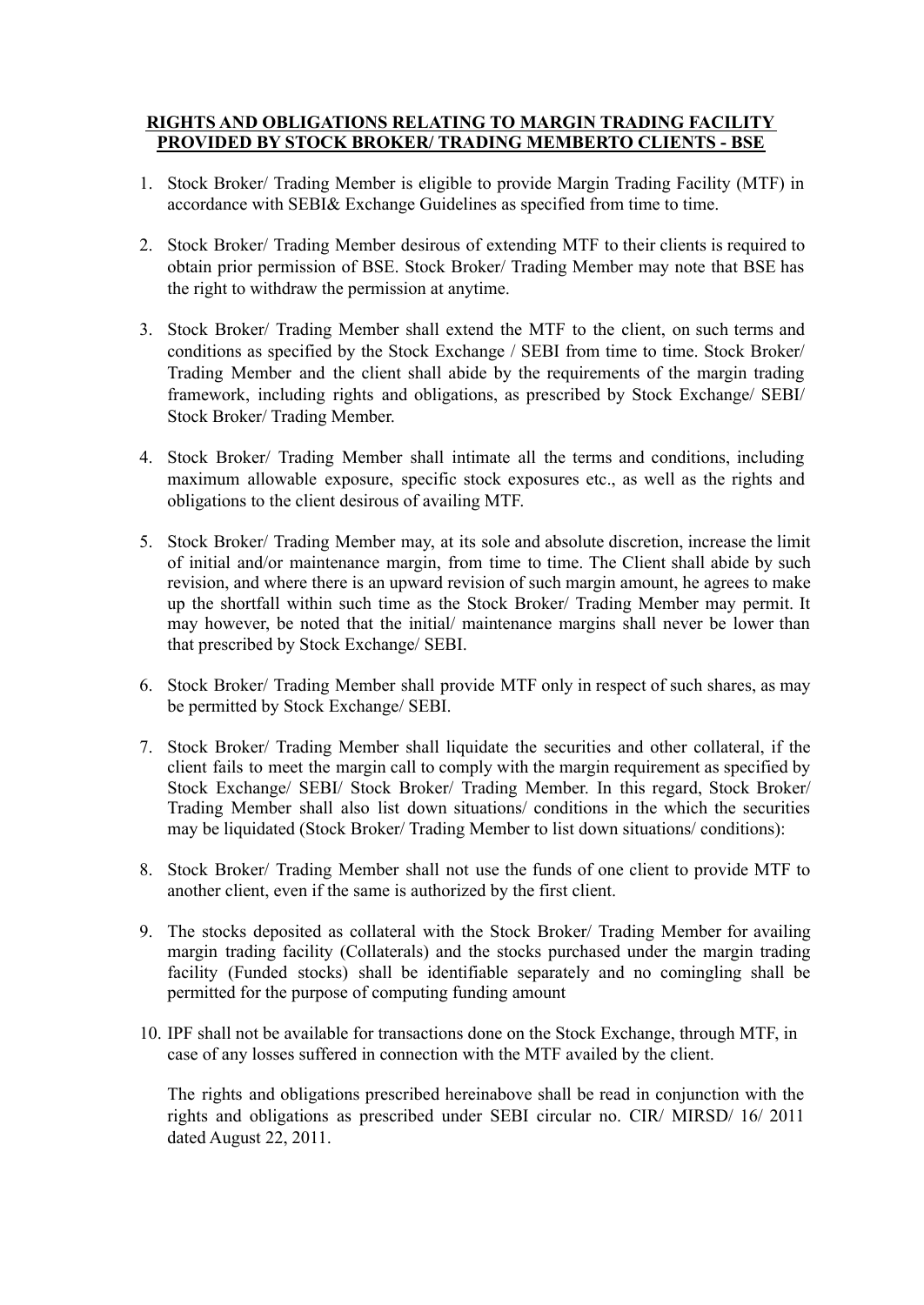## **TERMS AND CONDITIONS OF RKSV SECURITIES INDIA PVT. LTD. (UPSTOX) FOR**

# **MARGIN TRADING FACILITY**

The Margin Trading Facility would be available in accordance to the additional terms and condition laid down below:

- 1) To avail the Margin Trading Facility by client the minimum margin requirement would be 50% of Purchase value or upto  $VAR + 5$  times of ELM whichever is higher. However if the EOD margin requirement as provided by the exchange is higher than the MTF margin requirement, such additional margin requirement would be required to be fulfilled by the client. Non fulfillment of margin requirement may result in shortfall and subsequent penalty.
- 2) Such margin would be only in the form of CASH. No Margin Trading Facility would be extended against collateral.
- 3) No client would be funded beyond Rs. 12,50,000.
- 4) The Client understands that Margin Trading Facility would be extended only for the Stocks as determined by Upstox from time to time among the Group 1 category as permitted by the exchange. If at any time the funded stock moves out of the Group 1 category, client would be compulsorily required to liquidate such position within 30 days from the date such shares moves out of the Group 1 category. In case such a position is not liquidated by client, Upstox shall liquidate such position on the 30th day.
- 5) Post square off (whether by client or Upstox), margins would be released from T+1 day.
- 6) The tender period for Margin Trading position so taken up by the client would be valid upto 150 calendar days from the trade date of such position. Clients would be required to release such a position on or before the  $150<sup>th</sup>$  day by taking delivery of such shares by paying the funded amount to Upstox or by squaring off such position. Any pending position beyond the  $150<sup>th</sup>$  day may be squared off at the prevailing market rates on best effort basis by Upstox; Upstox shall not be responsible for any loss arising to client from such square off, further clients would not be allowed to take any new position in the same script for position squared off by Upstox. Post squaring off of the position funds would first be allocated towards satisfying the funded, interest accumulated to Upstox and statutory charges as applicable and only the balance would be credited to the client ledger.
- 7) Fees, Charges, Interest & Penalty:
	- a. Brokerage of Rs. 20 or 0.10% whichever is less would be applicable per order (on both Buy and Sell Transaction, whether delivery or Intraday or BTST trade) under Margin Trading Facility.
	- b. Pledge / Unpledge / confiscation (Invocation) charges  $\omega$ , Rs. 20 shall be applicable.
	- c. Square off charges  $\omega$  Rs. 50 shall be levied for every position so squared off by Upstox.
	- d. Interest charges\* for using Margin Trading Facility would be Rs. 20 per day for every Rs. 40000 of the funded amount.
	- e. Penalty @ Rs. 50 per day for every Rs. 40000 of the funded amount as provided for condition in clause 9
	- f. Margin shortage penalty as per exchange rates.

\* The charges would be applicable from the date of funds PayIn to the exchanges and till the date of funds payout received from the exchange post square off of the Margin Trading position.

g. Other statutory charges (including confiscation) and taxes shall apply as applicable and borne by the client.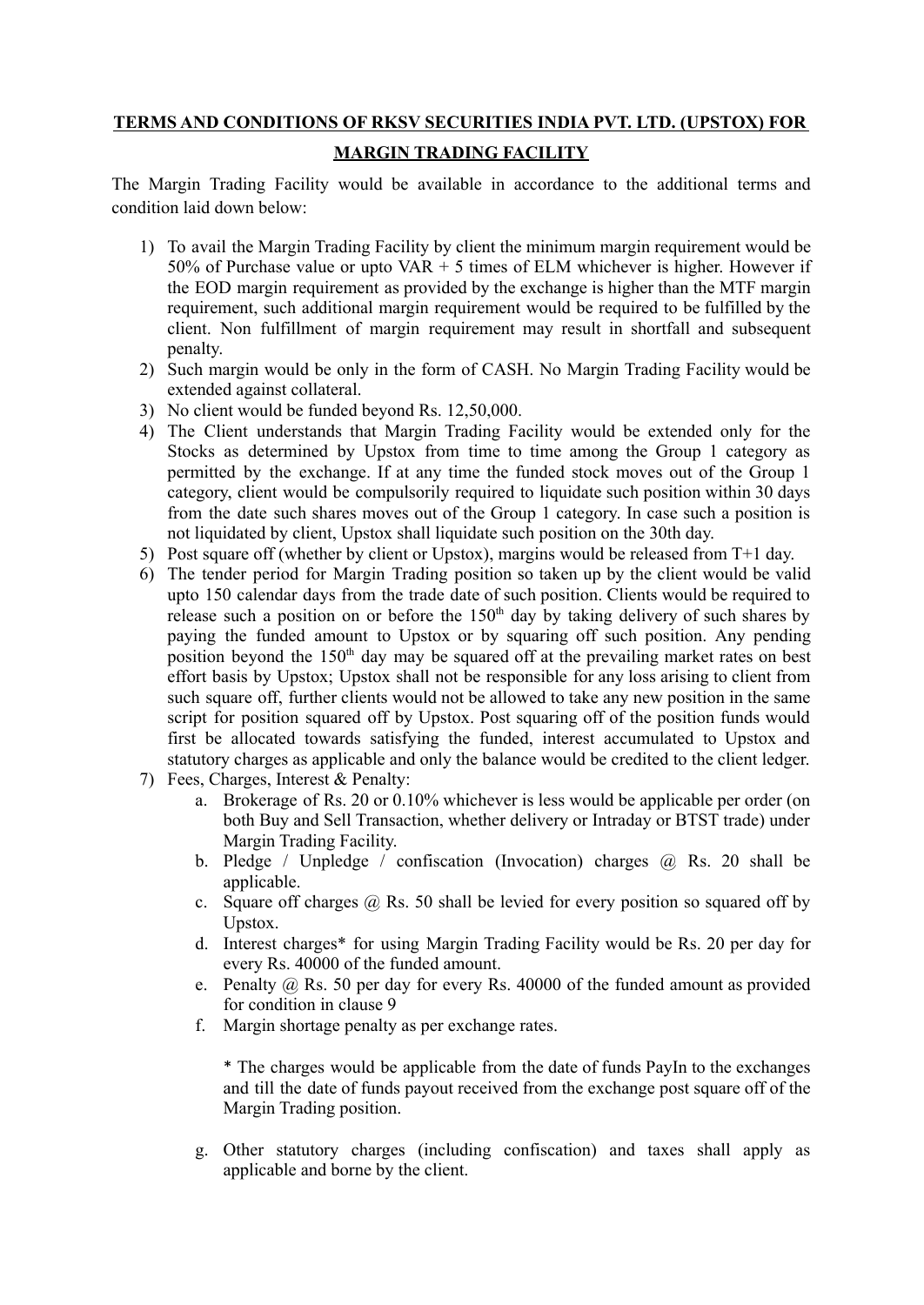- 8) As per regulatory requirement for entering into Margin Trading position, clients would be prompted to create a future pledge at the CDSL systems in favour of RKSV Securities India Pvt. Ltd – MTF Account. Clients would be required to confirm such pledge by 9.30 p.m. on the trade day to continue with the MTF position.
- 9) Non acceptance of pledge request as per the timelines given in clause.8, would lead to converting the MTF position to normal position on T+1 day. Such a position shall be squared off any time after the settlement day but before the regulatory norms. Funds blocked during the settlement of such position(s) would be liable to penalty as provided in clause 7.
- 10) The Margin Trading position of the client shall always be marked to market. Accordingly, at any point of time, if the MTM loss of the client goes beyond 80% of the value deposited by such client with Upstox towards the MTF open position(s), the client position(s) shall be squared off at the prevailing market rate by confiscating (invoking) the shares associated to such position of the client.
- 11) Client shall be solely responsible to fulfill any margin calls made by Upstox during the existence of the position. Non fulfilling of margin requirements would mandate Upstox to confiscate the shares and sell them at the prevailing market rate.
- 12) In case there is a shortfall in receipt of securities against the buy position of the client, such shortfall shall be dealt with in the following manner:
	- a) In case there is a payout shortage(s) on the settlement day from the exchange for bought MTF position(s), the same would be converted to normal delivery in the client's account. The shares thus received on the settlement date or under Auction payout would be delivered to the clients demat account upon full payment of the position else would be held back in CUSA account. The client will have to make the payment on or before T+3 day. The shares will be squared off by Upstox on T+4 day on failure of the payment as above.
	- b) Incase of the closeout credit from the exchange for the bought MTF position(s), the same would be credited to the client's account.

Under both the above points (a & b) Upstox shall first recover the funded amount and only the balance amount (if any) would be credited to the clients ledger on the settlement date. Upstox shall not be liable for any loss arising to the client.

- 13) To satisfy any obligation / dues of the client under Margin Trading Facility funds from the client's normal ledger would be moved to his / her MTF ledger by passing a JV.
- 14) Client shall at all times be fully responsible to make good any dues pending to be paid to Upstox, such dues may not be limited to only funded amount or charges, it may also include statutory charges, Taxes etc.
- 15) On squaring off any position by client or by Upstox from such sale value the funded amount, applicable taxes, applicable charges and applicable upfront margin would first be reduced and only on the balance amount further exposure shall be granted (if any).
- 16) If at any point there is any margin shortfall, the client shall be responsible for penalties applicable (if any).
- 17) The client understands that Upstox shall be reporting to the stock exchanges on a daily basis the details of the client's funded position/collaterals position and such other details as may be required.
- 18) The client understands that Upstox reserves the right to modify any of the terms in the relation to Margin Trading facility so provided here in the document.
- 19) The client understands that from the date of signing this document if there are any regulatory / operational changes in the functioning of the Margin Trading Facility, such changes shall apply without any intimation to the client.